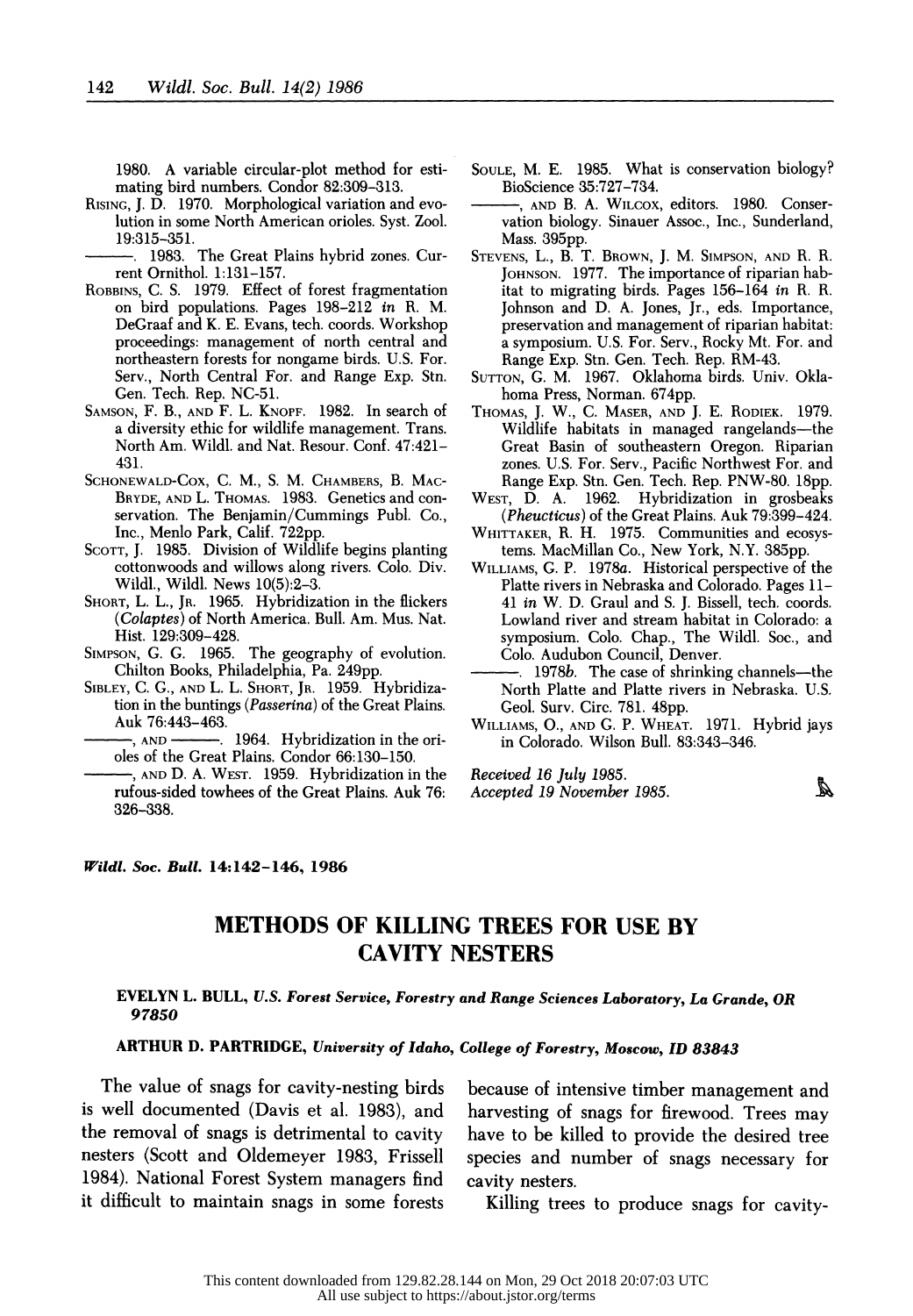| by treatment method, Wallowa-Whitman National Forest, Oregon. |                       |      |               |          |               |          |               |          |               |      |               |      |
|---------------------------------------------------------------|-----------------------|------|---------------|----------|---------------|----------|---------------|----------|---------------|------|---------------|------|
|                                                               | Years since treatment |      |               |          |               |          |               |          |               |      |               |      |
|                                                               | 0                     |      |               |          | 2             |          |               |          |               |      |               | 5    |
| Treatment                                                     | Stand-<br>ing         | Down | Stand-<br>ing | Down     | Stand-<br>ing | Down     | Stand-<br>ing | Down     | Stand-<br>ing | Down | Stand-<br>ing | Down |
| Topping by chainsaw                                           | 100                   | 0    | 100           | 0        | 100           | 0        | 100           | $\Omega$ | 100           | 0    | 100           | 0    |
| Herbicide                                                     | 82                    | 0    | 98            | 0        | 98            | 0        | 95            | 3        | 86            | 12   | 75            | 25   |
| Topping by dynamite                                           | 74                    | 0    | 88            | $\bf{0}$ | 88            | $\bf{0}$ | 88            | 0        | 87            |      |               |      |
| Girdling                                                      |                       | 0    | 17            | 0        | 44            | 0        | 46            | 0        | 45            | 2    | 42            | 6    |
| Fungal inoculation                                            |                       | 0    | 16            | 0        | 41            | 0        | 42            |          | 41            | 2    | 41            | 5    |
| Pheromone application                                         |                       | 0    | 38            | $\bf{0}$ | 42            | 0        | 39            |          |               |      |               |      |
| Natural                                                       | 100                   | 0    | 96            | 4        | 79            | 21       | 78            | 22       | 63            | 37   | 44            | 56   |

 Table 1. Temporal trends in percentage of ponderosa pine dead and standing or dead and fallen as affected by treatment method, Wallowa-Whitman National Forest, Oregon.

 nesting birds has only recently been investi gated. Conner et al. (1981) discussed the po tential of herbicide-killed trees for cavity ex cavation, and Conner et al. (1983b) compared girdling and injecting trees with 2,4-D as woodpecker habitat, though no woodpecker nests were found in either study. Cavities were found in trees injected with herbicides in later years (R. N. Conner, South. For. Exp. Stn., pers. commun.). Conner et al. (1983a) dis cussed the inoculation of hardwoods with heartrots to create suitable nest trees. Mc- Comb and Rumsey (1983) reported use by cavity-nesting birds of trees killed by picloram (a herbicide).

 We evaluated 6 methods of creating snags and compared the use by cavity nesters of snags created by these methods with use of naturally occurring snags.

## METHODS

 This study was conducted on the Starkey Experi mental Forest, Wallowa-Whitman National Forest, 30 km southwest of La Grande, Union County, Oregon. We selected ponderosa pine (Pinus ponderosa) for treatment because cavity nesters frequently use it in the study area (Bull 1980). One hundred trees each were treated with 1 of 6 procedures (600 trees total): girdling, topping with chainsaw, topping with dyna mite and inoculating with fungi, girdling and inocu lating with fungi, injecting with herbicide, and baiting with an insect pheromone. In each treatment 50 trees were >30 cm dbh (diameter at breast height) and 50 were 10-30 cm dbh. Each treatment included 4 plots with 25 trees each at different locations. Plots were <2 ha in size, similar in slope and stand condition (mature

mixed conifer), adjacent to a forest opening, and  $\geq 0.5$ km apart.

 Trees girdled with a chainsaw were cut twice with a continuous cut around the tree about 1 m above ground and 1-3 cm into the sapwood. Trees topped with a chainsaw were cut half way up the tree 3-20 m above ground and all limbs were removed to facil itate climbing with spurs. Trees topped with dynamite were cut half way up the tree (3-20 m above ground) and simultaneously inoculated with a fungus (Di chomitus squalens) (Bull et al. 1981). Limbs were not removed on trees climbed with ladders (23% of trees). Each girdled tree treated with fungi was inoculated with Fomitopsis pinicola and D. squalens. Patches of bark (60 cm2) were removed on opposite sides of each tree, a hole was bored with an increment borer in each patch, an agar culture of 1 fungus was independently inserted in each hole, and the holes were plugged with the increment core (5 mm diam).

 Trees treated with herbicide had monosodium methanearsonate (MSMA) injected into axe frills (1/ 2.5 cm dbh cut at a  $45^{\circ}$  angle) made through the bark with a hypohatchet. About 1 cc of MSMA/frill was applied 1.5 m above the ground.

The pheromone of western pine beetle (Dendroc tonous brevicomis), which was present on the study area, was applied by attaching small vials containing a pheromone to the tree (Hall et al. 1982). The pher omone consisted of 1 part exo-brevicomin, 6 parts frontaline, 6 parts 3-carine, and 6 parts myrcene (G. Pitman, For. Res. Lab., pers. commun.). The phero mone was removed after 15 days. Beetles had been attracted and had attacked by that time. The phero mone was applied to trees in July 1981, trees were topped using dynamite in June 1980, and the other treatments were applied in February 1979.

 We picked 100 trees that had died from mountain pine beetle (D. ponderosa) attack in 1979. There were 4 locations with 25 trees at each.

 Each autumn we recorded the condition of all trees (live, dead, or down) and evidence of cavity nester use (nests and feeding). Nests were completed cavities, and feeding sites were holes in the bark or bark chipped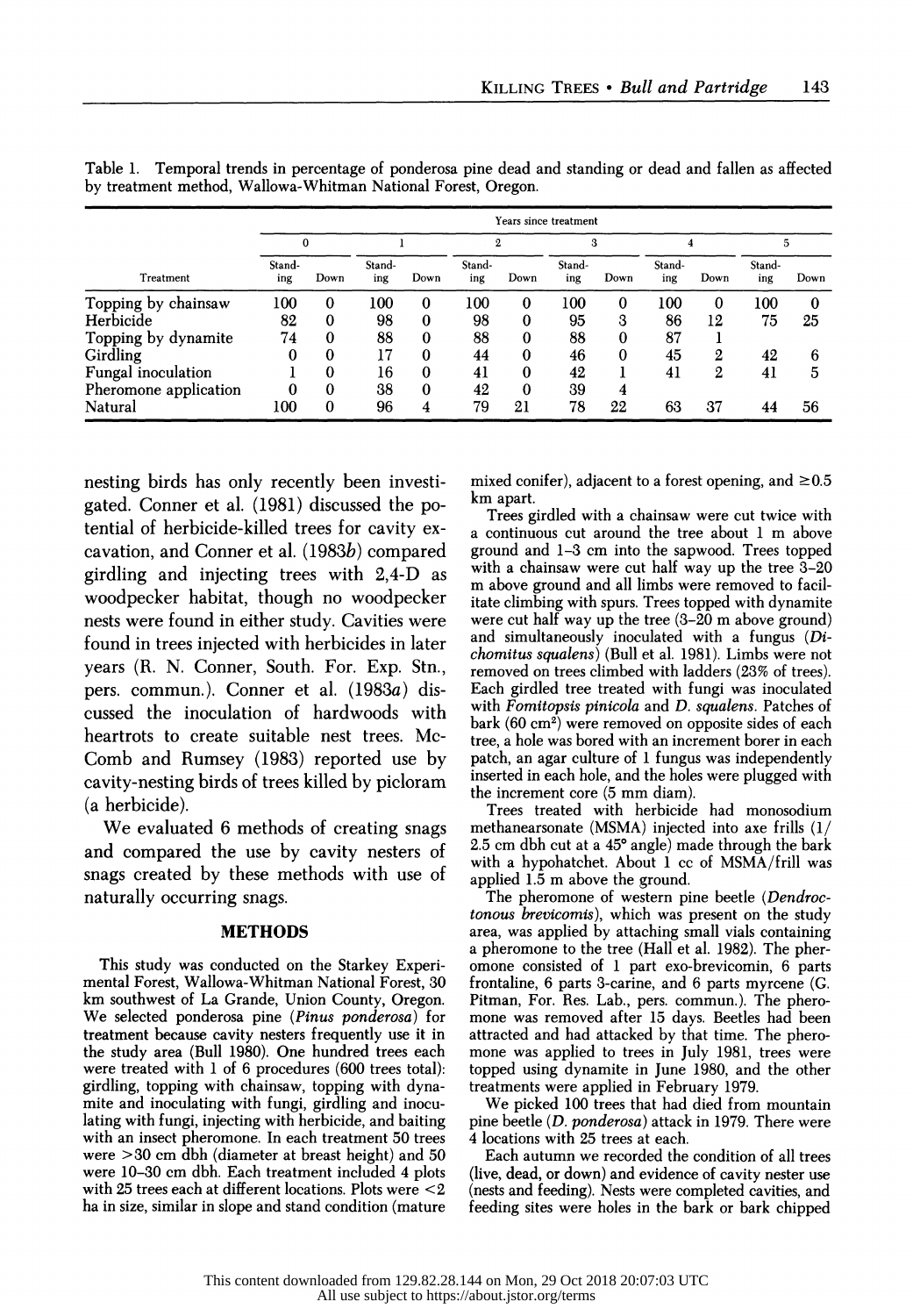| Treatment                 | Percent-<br>age of<br>trees with<br>feeding<br>activity <sup>*</sup> | Cost/tree<br>$\left( \mathbf{\$}\right)$ | Adjusted<br>cost/treeb<br>(3) |
|---------------------------|----------------------------------------------------------------------|------------------------------------------|-------------------------------|
| Topping by chainsaw       | 82                                                                   | 18.95                                    | 18.95                         |
| Topping by dynamite       | 61                                                                   | 30.00                                    | 34.19                         |
| Pheromone application     | 58                                                                   | 5.85                                     | 14.75                         |
| Girdling                  | 53                                                                   | 3.15                                     | 8.12                          |
| <b>Fungal</b> inoculation | 38                                                                   | 4.65                                     | 12.85                         |
| Natural                   | 31                                                                   |                                          |                               |
| Herbicide                 | 13                                                                   | 4.35                                     | 4.81                          |

 Table 2. Use of dead ponderosa pines as feeding strata by cavity nesters and cost of treatments, Wallowa- Whitman National Forest, Oregon.

 $*$  Evidence of feeding observed in  $\leq$ 5 years.

 b Calculated by dividing the total treatment cost for 100 trees by the av erage number of trees that were dead and standing each year.

 off the tree. Usually snags were also visited in the spring to confirm species nesting in the trees; otherwise nest entrance diameter was used to determine the species.

 Labor, equipment, and travel required for each treatment were recorded. An overall cost for each treatment was calculated using \$10/hour for labor (ex cept topping with the chainsaw, which was \$200/day), 160 km for travel/day of work at \$0.32/km, \$200 for pheromone, and \$50 for MSMA. An adjusted treat ment cost was calculated by dividing the total cost of treating 100 trees by the average number of trees that died and remained standing each year. This figure gave a cost of providing dead trees in treatments where all trees did not die.

 The number of dead trees after 3 years were com pared among treatments with a 1-way analysis of vari ance and Tukey's procedure (Steel and Torrie 1960: 99-110). Numbers of dead trees used and not used for foraging were compared with Chi-square analysis.

## RESULTS

#### Mortality and Falling Rates

 Mean total mortality after 3 years was higher  $(P < 0.05)$  for trees that were topped or treat ed with MSMA than for trees that were gir dled, inoculated, or baited with pheromone. The latter 3 treatments killed less than half the trees treated (Table 1).

 Herbicide-treated trees began falling with in 3 years of application; 25% fell within 5 years. After 5 years, 13 and 11% of the dead trees that had been girdled and inoculated, respectively, had fallen. More than half the trees that had died naturally had fallen within  5 years (Table 1). In contrast, <1% of the topped trees fell during this time.

## Wildlife Use

 Many trees (89%) that died after treatment were attacked by bark beetles (Ips spp., D. valens, D. brevicomis) in early summer. Hairy (Picoides villosus) and black-backed (P. arti cus) woodpeckers were observed feeding on these insects in the first and second year. Numbers of dead trees used and not used for foraging differed  $(P < 0.05)$  among treat ments. Trees that were topped were most fre quently used for foraging; herbicide-treated trees were used least frequently (Table 2).

 Nest holes were found in 11 dead trees. Eight trees topped with a saw contained nests, and 1 nest occurred in each of 3 other treat ments (herbicide, topped with dynamite, and natural). The first nest was excavated after 2 years. Within 5 years, northern flickers (Co laptes auratus), Williamson's sapsuckers (Sphyrapicus thyroideus), hairy woodpeckers, red-breasted nuthatches (Sitta canadensis), and western bluebirds (Sialia mexicana) had nested in the trees. One of the topped trees contained 3 nest cavities, and Williamson's sapsuckers and red-breasted nuthatches nested simultaneously in the tree.

# Cost

 The cost/tree for each treatment ranged from \$3.15 to \$30.00 (Table 2). The adjusted cost shows that the less successful treatments were more costly/tree because some trees did not die.

#### DISCUSSION

 Of the 6 treatments, the trees topped with a saw provided the best potential nest sites. These trees died immediately, had the lowest rate of falling, and were most frequently used by cavity nesters for foraging and nesting. Re moving the limbs and tops insured the trees'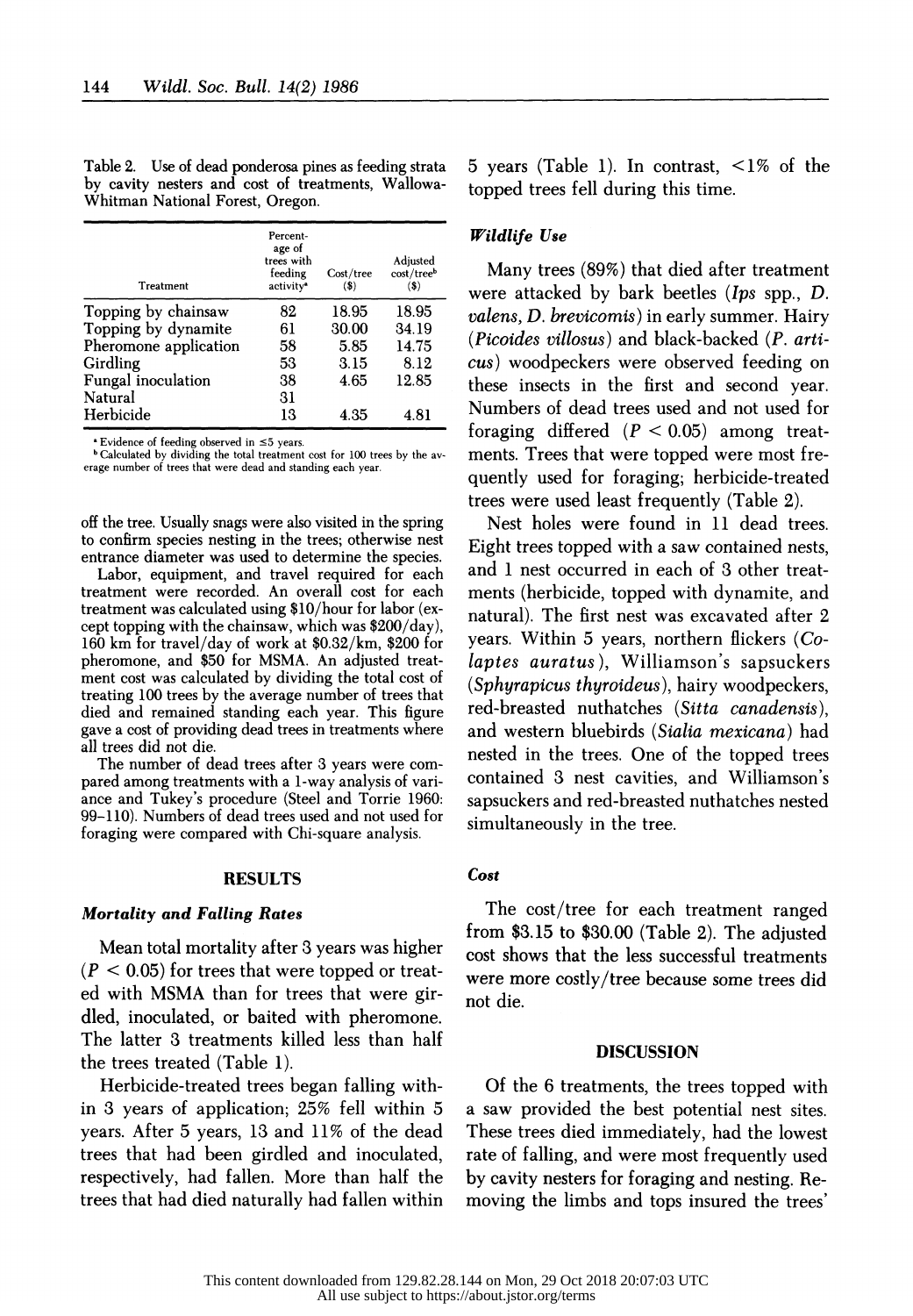deaths and reduced wind resistance. Bark bee tles attacked the topped trees, and provided prey for foraging woodpeckers. The beetles apparently introduced decay organisms that deteriorated the wood (Berryman 1972) and enabled woodpeckers to excavate nest cavities. Topped trees best simulate natural nest sites of woodpeckers in the Pacific Northwest (Bull 1980).

 All trees died that were topped with explo sives and had limbs removed; however, 52% of the 23 trees that were topped with explo sives only did not die. Removing limbs should kill all the trees and improve conditions for nest use.

 Although herbicide killed the trees, the trees frequently fell and were seldom used for for aging or nesting.

 Considering relative cost and effectiveness, girdling, fungal inoculation, and use of pher omones are not good management techniques for killing trees for cavity nesters. Less than half the trees died, the fall rate was higher than for topped trees, and cavity nesters did not nest in these trees.

 To provide snags for cavity nesters in co nifer forests of the intermontane West, we recommend ponderosa pines be topped 15-25 m above the ground. No cavity nesters require nest heights higher than this (Thomas et al. 1979). Topped trees should be  $\geq 50$  cm dbh so all cavity nesters, including pileated wood peckers (Dryocopus pileatus), can use them. Large, dead trees stand longest and have the greatest amount of nest use (Thomas et al. 1979).

 Because killing trees is costly (Table 2), it is wise to protect the snags from woodcutters by attaching twisted wire fence stays to the trunk at a cost of \$3.50/snag for materials and labor (Styskel 1983). Keep and protect existing snags rather than kill trees to meet a specified snag level if possible.

Acknowledgments.-Funding was provid ed by the U.S. For. Serv., Pacific Northwest Res. Stn. We thank W. Williams and graduate  students at the Univ. Idaho for field assistance. R. N. Conner and J. W. Thomas provided use ful reviews of the manuscript.

## LITERATURE CITED

- BERRYMAN, A. A. 1972. Resistance of conifers to in vasion by bark beetle-fungus associations. Bio- Science 22:598-602.
- BULL, E. L. 1980. Resource partitioning among woodpeckers in northeastern Oregon. Ph.D. The sis, Univ. Idaho, Moscow. 109pp.
- , A. D. PARTRIDGE, AND W. G. WILLIAMS. 1981. Creating snags with explosives. U.S. For. Serv., Pacific Northwest For. and Range Exp. Stn. Res. Note PNW-393. 4pp.
- CONNER, R. N., J. G. DICKSON, AND B. A. LOCKE. 1981. Herbicide-killed trees infected by fungi: potential cavity sites for woodpeckers. Wildl. Soc. Bull. 94: 308-310.
- AND J. H. WILLIAMSON. 1983a. Po tential woodpecker nest trees through artificial in oculation of heart rots. Pages 68-72 in Snag hab itat management: proceedings of the symposium. U.S. For. Serv., Rocky Mt. For. and Range Exp. Stn. Gen. Tech. Rep. RM-99.
- J. C. KROLL, AND D. L. KULHAVY. 1983b. The potential of girdled and 2,4-D injected southern red oaks as woodpecker nesting and foraging sites. South. J. Appl. For. 7:125-128.
- DAVIS, J. W., G. A. GOODWIN, AND R. A. OCKENFELS, technical coordinators. 1983. Snag habitat man agement: proceedings of the symposium. U.S. For. Serv., Rocky Mt. For. and Range Exp. Stn. Gen. Tech. Rep. RM-99. 226pp.
- FRISSELL, S. 1984. The impact of firewood cutting on hole nesting birds. West. Wildlands 4:28-30.
- HALL, R. W., P. J. SHEA, AND M. I. HAVERTY. 1982. Effectiveness of carbaryl and chlorpyriphes for protecting ponderosa pine trees from attack by the western pine beetle. J. Econ. Entomol. 75:504- 508.
- MCCOMB, W. C., AND R. L. RUMSEY. 1983. Charac teristics and cavity-nesting bird use of picloram created snags in the central Appalachians. South. J. Appl. For. 7:34-37.
- SCOTT, V. E., AND J. L. OLDEMEYER. 1983. Cavity nesting bird requirements and responses to snag cutting in ponderosa pine. Pages 19-23 in J. W. Davis, G. A. Goodwin, and R. A. Ockenfels, tech. coords. Snag habitat management: proceedings of the symposium. U.S. For. Serv., Rocky Mt. For. and Range Exp. Stn. Gen. Tech. Rep. RM-99.
- STEEL, R. G. D., AND J. H. TORRIE. 1960. Principles and procedures of statistics. McGraw-Hill Book Co., Inc., New York, N.Y. 481pp.
- STYSKEL, E. W. 1983. Problems in snag management implementation-a case study. Pages 24-27 in J. W. Davis, G. A. Goodwin, and R. A. Ockenfels,